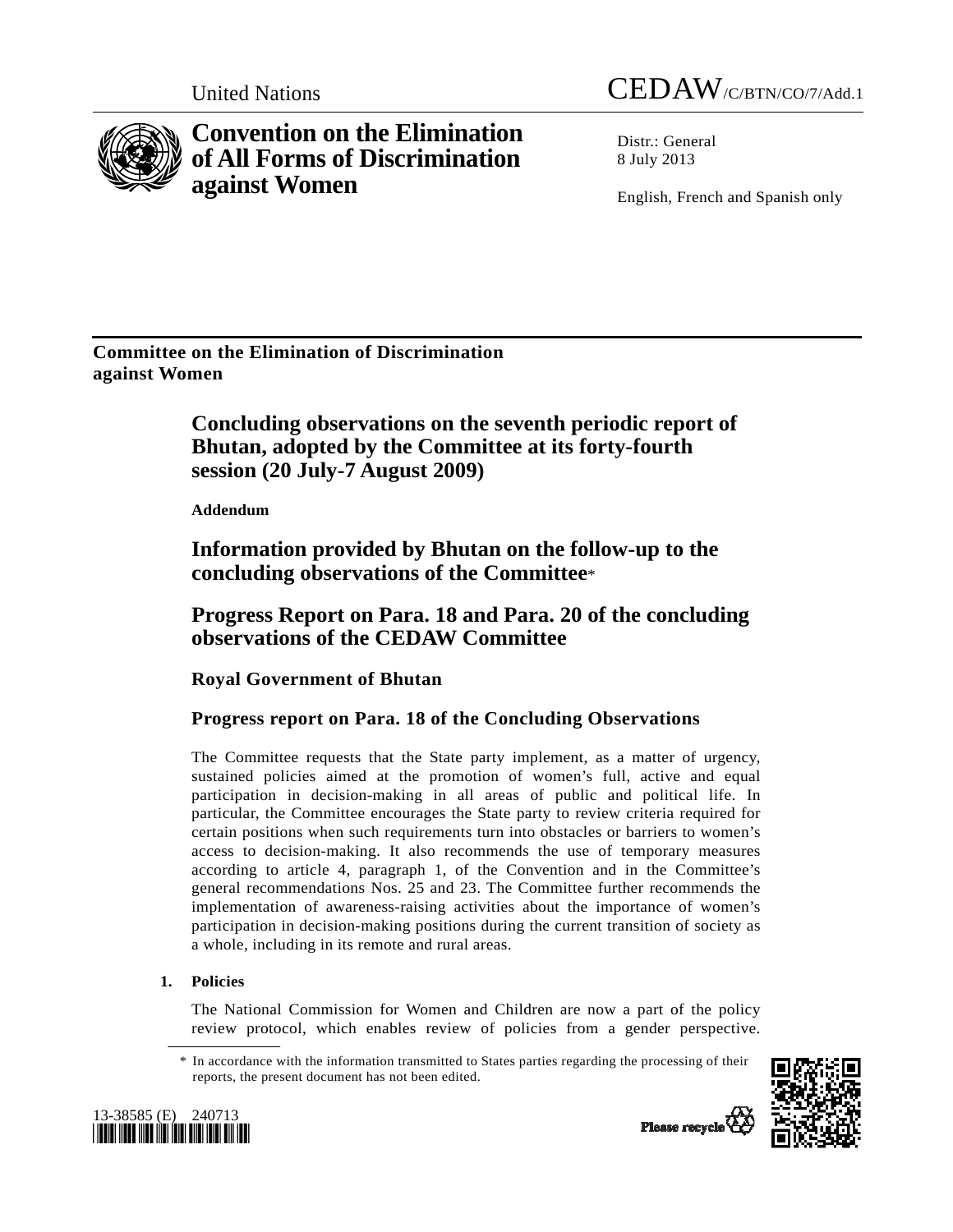Therefore, while no particular policy has been initiated, there are opportunities to engender other policies of the Royal Government thus creating an enabling environment for women.

#### **2. Temporary measures**

No temporary measures have been instituted in the period. However, various awareness programs are helping to create environment and procedures wherein direct and explicit discrimination in availing opportunities does not take place.

#### **3. Research and studies**

**i. "Study of Gender Stereotypes and Women's Political Participation"** was carried out with the objective to identify the existing religious, traditional, societal and cultural perceptions towards women in various spheres of life. The study also helped in understanding obstacles to women's equal and meaningful participation in the decision-making process and assessing the adequacy of the institutional and legal framework affecting women's active participation and representation, especially in political and professional life.

## **ii. Strategy on Women and Elections — Gender Assessment and Strategy for Local Government (LG) Elections to Enhance Women's Participation as Candidates, Election Commission of Bhutan.**

The main objective of the strategy paper was to:

- (a) Create enabling environment for women's political participation
- (b) Encourage more participation of women in politics

 (c) Address existing cultural stereotypes and gender biases which creates obstacles for women's effective participation

(d) Build public awareness and acceptance of women as leaders

 (e) Effectively communicate the need and value of having gender balanced representation in politics and decision making.

This study points out that while men and women enjoy equal opportunity to participate in politics, other factors such as social, economic, historical, geographical, political and cultural, may be holding them back. This study recommends the need to create an enabling environment for effective political participation of women with immediate implementation of 5 "Fast Track" Strategies with numerous activities under each of them. These Strategies include:

 (a) Identification & screening of potential qualified women and preparation for the Functional Literacy Test.

- (b) Sensitization and advocacy.
- (c) Capacity building of certified candidates.
- (d) Coaching, mentoring and training of elected women candidates.
- (e) Engendering election management.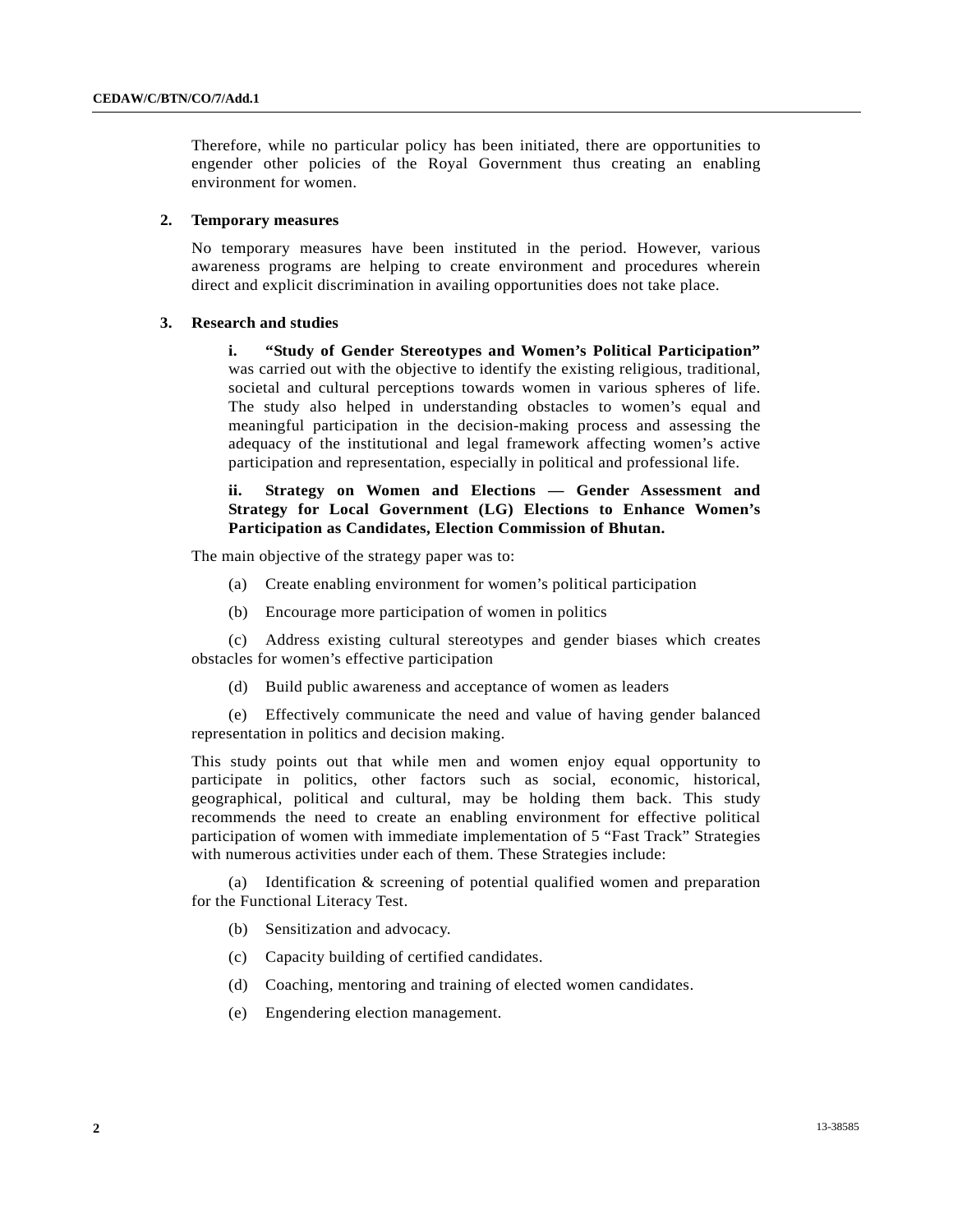## **iii. Survey on Women's Political Participation in LG**

A survey on women's political participation was carried out by the National Commission for Women and Children with support from the UN-Women South Asian Regional Office (UN W SARO). It was part of the regional programme on gender responsive governance. This was conducted coinciding with the first local government elections. It was carried out with the following objectives:

 a. Document the process of women's participation in the institutions of elections/democracy in Bhutan, taking into consideration the following; to what extent are women active participants in local politics; what issues do women politicians bring to the fore as contestants, electorate, political leaders; what is the perception of women's political empowerment among ordinary men and women; issues of violence against women in daily life and politics; do women participate in household decision making; how do men perceive women's role in household decision making/community decision making/participation in local politics; so on and so forth.

 b. Create baseline information for the women's political participation which will help understand the specific issues that needs to be addressed with regard to women's political empowerment in Bhutan.

The study found out amongst others, education  $\&$  training, functional language skills, decision making, self image  $\&$  self esteem, and double  $\&$  triple burden<sup>1</sup> as the primary reasons constraining women's participation.

#### **4. Awareness and sensitization programmes**

#### **a. Preparation of the Potential Women leaders for Functional Literacy Test (FLT)**

A preparatory exercise was carried out for the potential women's leader to prepare them for the FLT which is mandatory for all participating in the elections. The training was conducted at the Institute of Management Science (IMS) with the support of Danish International Development Agency (DANIDA). This was conducted in line with the recommendations from the survey on women and elections.

#### **b. Leadership training for the FLT passed Women**

Based on the recommendation of the above mentioned studies, women who passed FLT, were given a training on leadership. The training included building skills regarding public speaking, decision making and campaigning.

#### **c. National Consultation of Elected Women Leaders**

As evident from the findings of the studies, the lack of a "platform for empowerment of elected women candidates at local level" was identified as one of the factors for women's low political participation, the National Commission for Women and Children in collaboration with Dept. of Local Governance with support from UN-Women and Danish Institute of Parties and Democracy (DIPD) conducted a national consultation of elected women leaders. This was basically to bring the elected women together with an idea to formalize the network thus laying down a

<span id="page-2-0"></span>**\_\_\_\_\_\_\_\_\_\_\_\_\_\_\_\_\_\_** 

 $1$  Triple Burden — The burden of reproductive, productive and care giving responsibilities.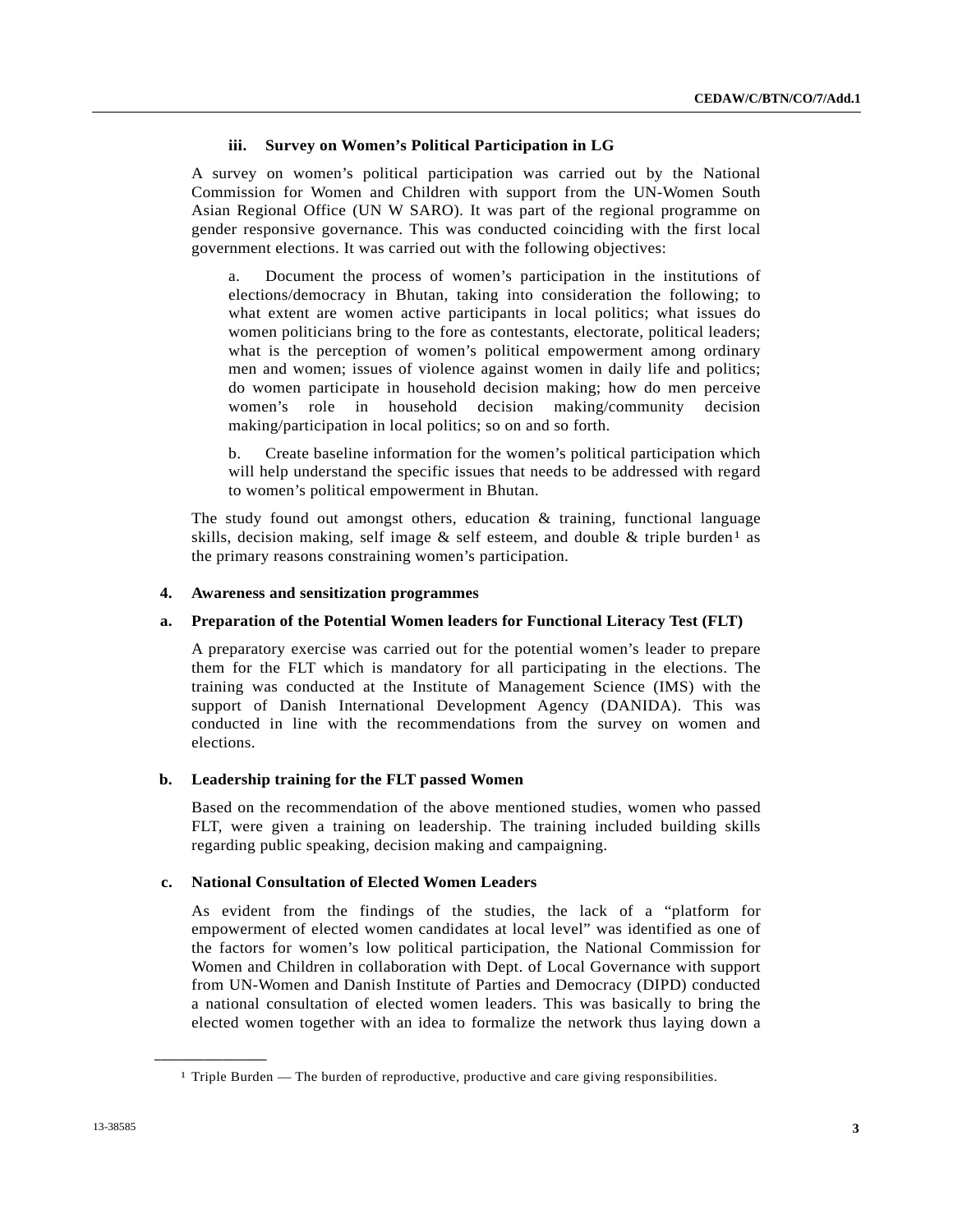foundation for self-governance in the long run. The main objective of the consultation was to:

 (i) Take stock of opportunities and challenges confronting elected women representatives of Bhutan at national and local levels;

 (ii) Facilitate the establishment of a Network of Elected Women in Bhutan(NEWB) to empower, support and strengthen leadership capacities of elected women representatives; and

 (iii) Promote greater participation by women in politics in Bhutan for gender responsive governance thereof.

Based on the recommendation of the workshop, a quasi non-governmental organization called Bhutan Network to Empower Women (BNEW) was formed, comprising of members including elected women leaders and other aspiring women leaders.

## **d. Sensitization of Local Government Functionaries on Gender equality and Women's Empowerment, Women's Political Participation**

In collaboration with the Department of Local Governance, a nationwide awareness and sensitization programme on gender equality and women's empowerment was conducted for the functionaries of the local government. The participants were sensitized on the equal rights by law, policies of the government to empower women and the need for gender equality.

## **Progress Report on Para. 20 of the Concluding Observations Para. 20**

The Committee urges the State party to give priority attention to eliminating all forms of violence against women, as well as increasing access to justice for women victims of such violations, including in remote and rural areas. The Committee encourages the State party to enact legislation, including on domestic violence, as a matter of priority. Such legislation should ensure that violence against women and girls constitutes a criminal offence and the basis of a civil claim; that perpetrators are prosecuted and punished in accordance with the seriousness of the offence; and that women and girls, including in remote and rural areas, who are victims of such violence have access to protection. The Committee encourages further training and awareness-raising for law-enforcement officials and health-care providers to ensure that they are sensitized to all forms of violence against women. The Committee also recommends that the State party adopt measures to increase the number of women working on these issues, including in the police force and other law-enforcement agencies.

#### **1. Legislation and Policies**

#### **I. Domestic Violence Prevention Act 2013**

The Act was finalized through a series of consultation and focus group discussion amongst the relevant stakeholders including the members of the Parliament. The Bill was submitted to the Parliament and was passed by the 9th Session of the National Assembly after extensive deliberation. Upon its enacted by the National Assembly,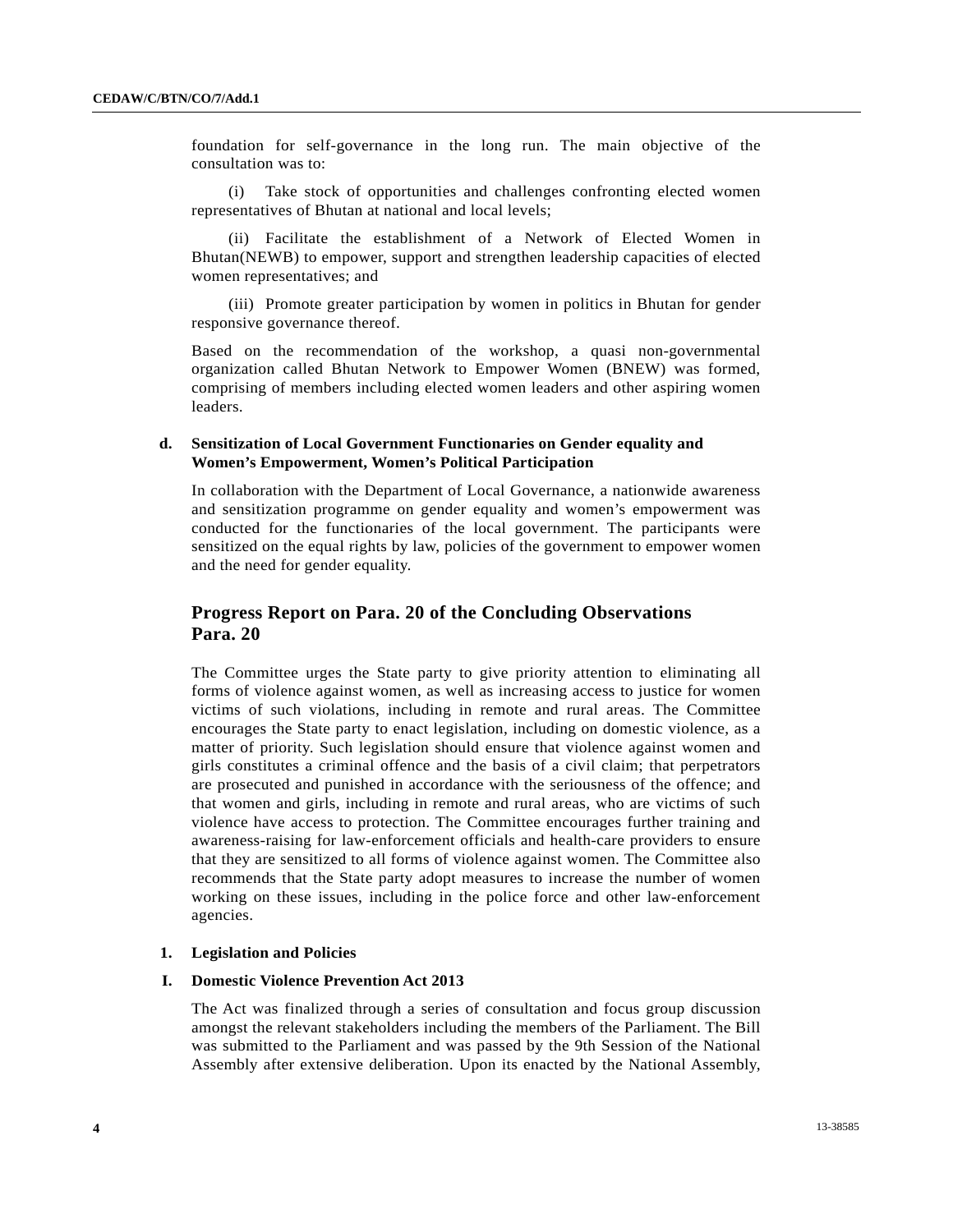the Bill was discussed in the 10th Session of the National Council, wherein it was enacted. Given the inconsistent observation of the two houses, the Bill was then discussed at the joint sitting of the National Council and the National Assembly, wherein it was enacted.

The Bill criminalizes the act of domestic violence and will hold perpetrators accountable based on the gravity of the offence. It also looks at providing all forms of protection services to the victims/survivors including shelter and security. There are provisions of expanding the services at the district and police station levels, which will ensure the reach and also support strengthened reporting and data collection on the prevalence of domestic violence.

The rules and regulations are being drafted, upon completion of the first draft; major stakeholder will be consulted before endorsement. A period of six months is envisaged for the drafting.

#### **2. Studies/Survey/Research**

#### **I. Study on Prevalence of Violence against Women (VAW)**

With increasing number of cases pertaining to VAW and also given the limited understanding on the dimensions of VAW and its prevalence, the NCWC commissioned the conduct of a study on the prevalence of VAW in Bhutan using the World Health Organization methodology. The study was conducted with the objectives of obtaining reliable data, different types of violence, the needs (health and social), inter linkages between different forms of violence and to identify the required interventions.

The study was conducted categorizing women into different age groups and partner status; therefore, the findings differed as per the categories. However, the study did show that overall; there was a prevalence of about 30-40%.

The study given its findings, recommended that there is a need to strengthen the national commitment and action to eliminate discrimination and exploitation of women as a long term preventive measure. This included, instituting legislations and policies on the issue of VAW, reviewing existing institutions and mechanisms, building capacities of service providers and key agencies, spreading awareness on rights and developing national indicators for VAW.

The study also recommended strengthening community responses and services for women living with violence. This included instituting counselling services for women suffering from emotional violence; institute programmes that will educate communities' in providing support services to their family members in need of such services and to engage men in the awareness programs.

#### **II. Study: Situational analysis on trafficking in persons in Bhutan**

The NCWC commissioned the conduct of a study on Trafficking in Persons (TIP), mainly because TIP is a rising organized crime across the world, Bhutan being in a region where trafficking is quite rampant and also because women and children comprise more of the victims of TIP. The study was conducted mainly with the objectives of evidencing TIP in Bhutan and to review institutional arrangements, gaps and challenges, be it laws, policies or institutions.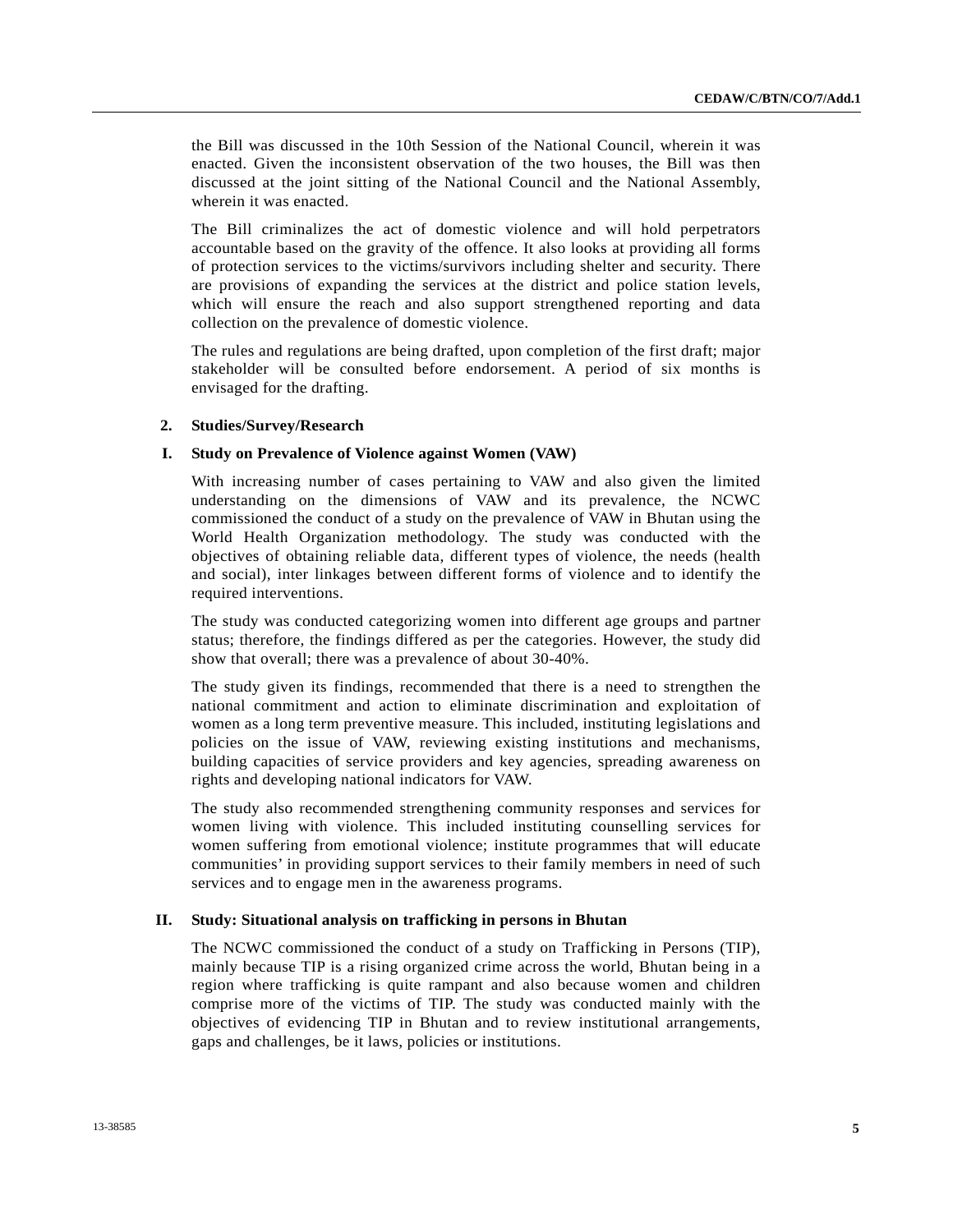The primary finding was that the lack of awareness and capacity at all levels, created gaps in law and policy making and thus at implementation levels. Therefore, capacity building and awareness programs are all being conducted, which will be detailed under relevant sections.

#### **3. Training and awareness programme on Violence against Women**

#### **I. Training of Health Workers on Domestic Violence and Sexual assault Management**

Responding to the increasing number of reported cases on violence against women including domestic violence, training was conducted for the health workers on domestic violence and sexual assault management. This was basically to introduce and orient the participants on the dimensions of sexual assaults and other forms of violence against women and children and scope and nature of health care interventions. This enhanced the skills and knowledge of the health workers to effectively deal with the victims of such violence and be able to provide victim friendly health services.

## **II. Training of Trainers for the Senior Police Officials on Domestic Violence/Gender Based Violence to break the existing stereotypes**

Since the Royal Bhutan Police (RBP) are at the forefront of the criminal justice system, it is highly imperative for them to understand the dynamics of domestic violence and develop a standard operating manual so that their response to the victims is prompt and non judgmental. Therefore, Police officers at all levels were provided with trainings and workshops to provide prompt and effective services to the victim

## **III. Training of dealing clerks of Royal Bhutan Police (RBP) and Bench Clerk of Royal Court of Justice (RCJ) on Women and Child Friendly Procedures**

Capacity building of the police personnel and the judiciary officials has been collaborative efforts of the National Commission for Women and Children, the Royal Bhutan Police and the Royal Court of Justices to provide better judicial and legal services for the victims of violence against women (VAW). As part of this effort, two rounds of trainings were conducted for the dealing clerks of RBP and bench clerk of RCJ to educate the clerks on the laws and legislations related to women and children and give hands on training to dealing with the victims of violence against women and children.

## **IV. Sensitization/Awareness programme on Gender Based Violence, Crime Prevention in collaboration with RBP to the Dzongkhag Yargay Tshogdey**[2](#page-5-0) **and Geog Yargay Tshogdu**[3](#page-5-1)

Recognizing the important role played by the community in crime prevention in general and domestic violence in particular, a sensitization programme on crime prevention and gender based violence was conducted for the members of

<span id="page-5-1"></span><span id="page-5-0"></span>**\_\_\_\_\_\_\_\_\_\_\_\_\_\_\_\_\_\_** 

<sup>2</sup> Dzongkhag Yargay Tshodey — The DYT consists of all the local leaders namely Gup, Mangmi and Chimi of the Dzongkhag (District). The Gup, Mangmi and Chimi elect the Chairperson from amongst themselves.

<sup>3</sup> Geog Yargay Tshogdu — The GYT is the local level form of government chaired by the Gup who is supported by the Mangmi.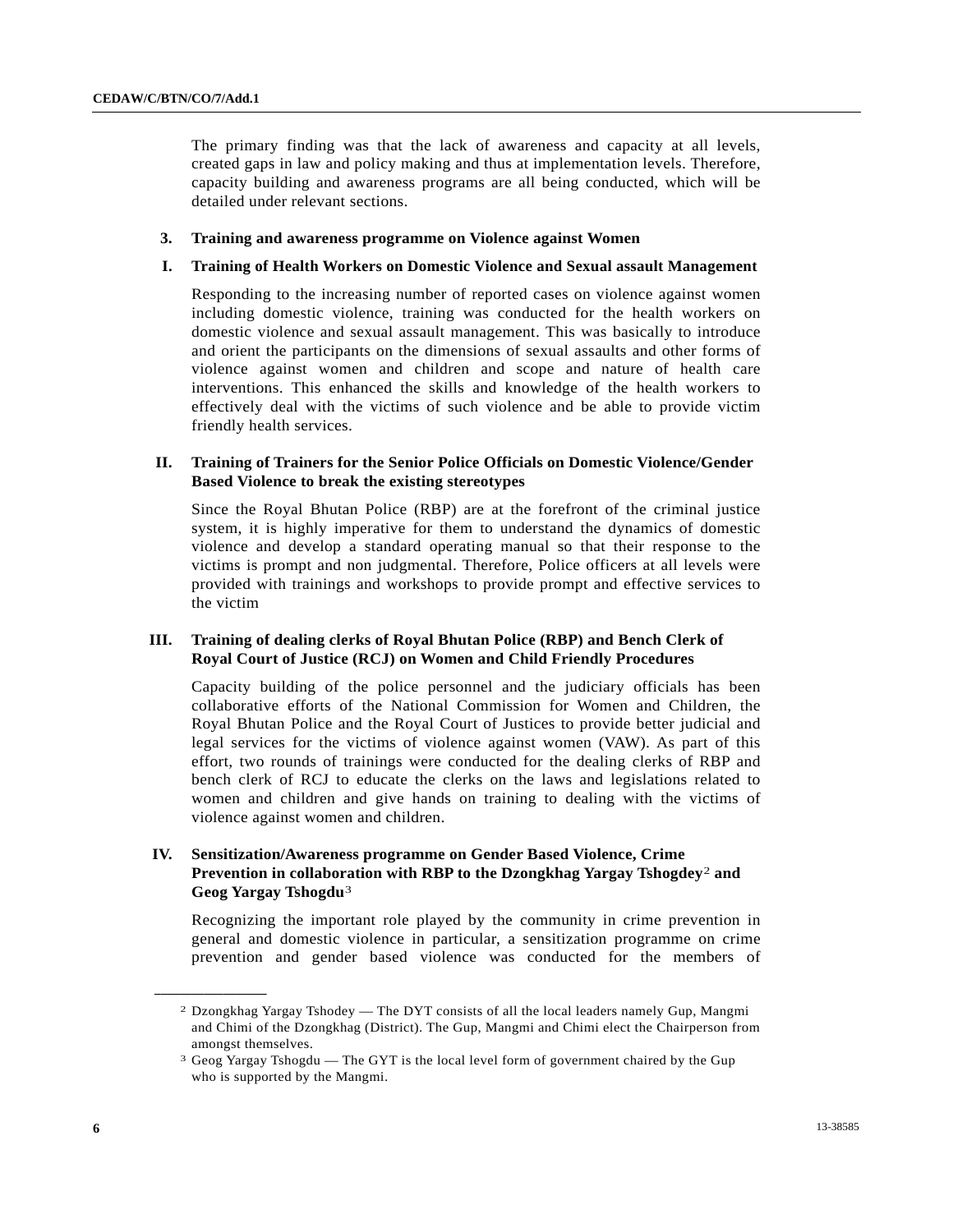Dzongkhag Yaray Tshogdey and Geog Yargay Tshogdu. They were oriented on the statistics and types, causes of crimes. They were also introduced to the mechanism through which they could either support the victims or carry out immediate reporting to hold perpetrators accountable.

## **V. Sensitization and awareness program in the tertiary institutes on Violence against Women (SG Unite Campaign)**

This was conducted under the United Nations Secretary General's G UNITE Campaign.[4](#page-6-0) The College of Education in Samste, the College of Science and Technology in Phuntsholing and the Gaeddug College of Business Studies were targeted for the first phase. The turnout of students averaged to about 80%, of which most had very minimal understanding of VAW till the sensitization program. It was assessed to be very educative. It was also suggested that more of such programs should be conducted at regular intervals.

## **VI. National Consultation on countering human trafficking and cross border collaboration and follow up consultation**

For the first time in Bhutan, a consultation on combating Human Trafficking was conducted in 2009 at the national level. It resulted into a set of recommendations which amongst others included conducting a situational analysis, developing a Standard Operating Procedure (SOP) on cross border collaborations to combat TIP and to build capacities and enhance awareness. As a follow up to the 2009 consultation, a similar activity was conducted in 2010 to take stock of the progress. The workshop reiterated the 2009 recommendations and resulted in a plan of action. The plan of action again included the situational analysis on TIP in Bhutan.

## **VII. Mapping of partners within and across the border on human trafficking**

As a result of the 2011 study on TIP, which recommended the need to map partners within and across borders, the activity was conducted to identify partners to combat TIP. A mechanism was developed based on which each agency was assigned with roles and responsibilities as and when cases arise. The mechanism is a currently used in lieu of a SOP.

## **VIII. Training of law enforcement agencies and immigration officials on antihuman trafficking**

Given the lack of capacity and limited awareness levels, and based on numerous and continued recommendations, trainings to combat TIP was conducted for the relevant law enforcement agencies. About 25 officials from the Police, Prosecution, Judiciary, NGOs, Immigration and other relevant agencies attended the training.

<span id="page-6-0"></span>**\_\_\_\_\_\_\_\_\_\_\_\_\_\_\_\_\_\_** 

<sup>4</sup> SG UNITE Campaign — a multi-year effort aimed at preventing and eliminating violence against women and girls in all parts of the world. The programme by 2015 aims to eliminate violence against women and girls by adopting and enforcing national laws to address and punish all forms of violence against women and girls, adopting and implementing multi-sectoral national action plans, strengthening data collection on the prevalence of violence against women and girls, Increasing public awareness and social mobilization and address sexual violence in conflict.